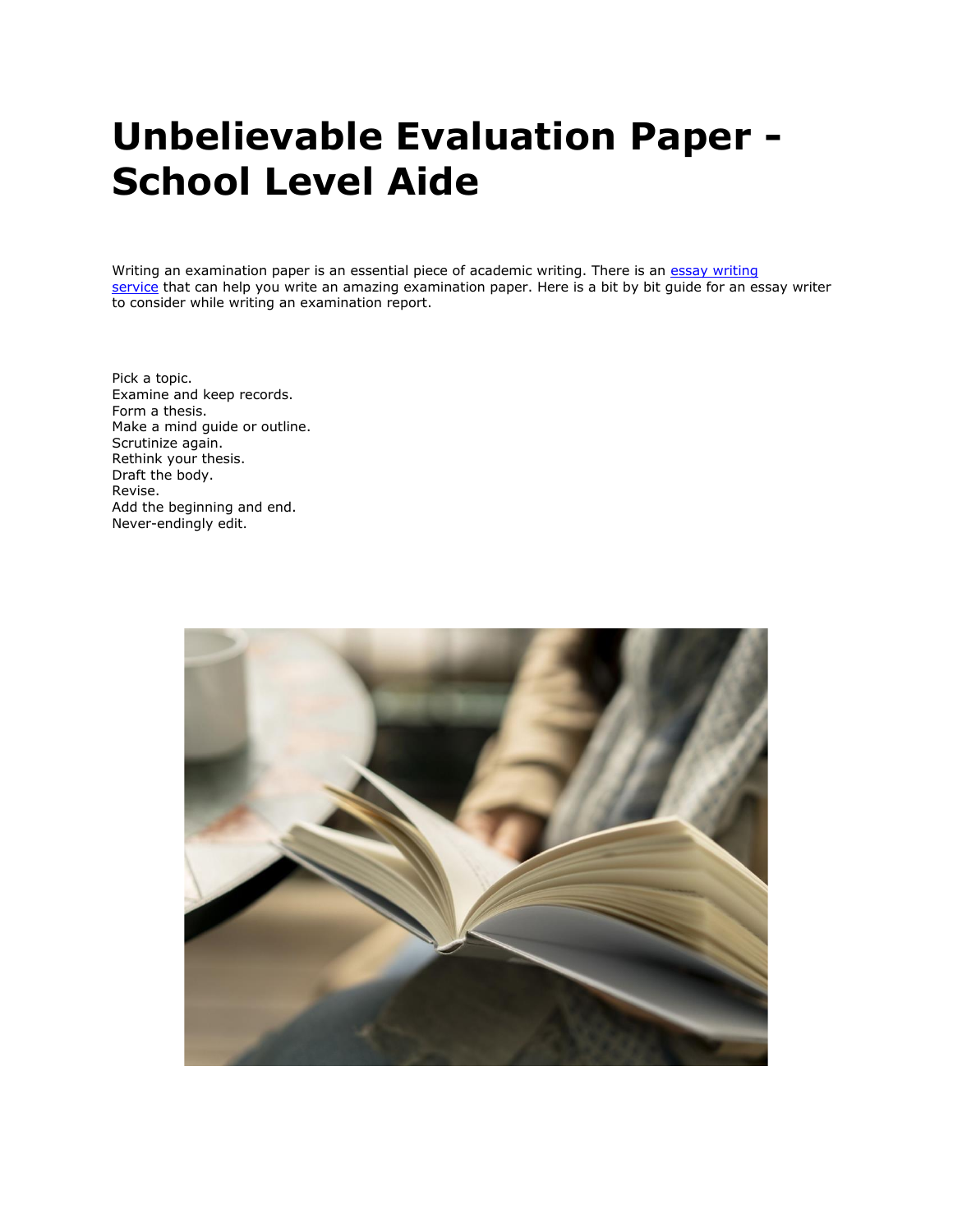You might scrutinize tests from websites like [write my essay](https://writemyessayfast.net/) beginning to end before you begin your paper, or skip to the means that are causing you the most grief.

### **Choosing a topic: Interest, information, and concentration**

If you select a topic that interests you, your work will be truly exciting, and you will without an uncertainty remember information. Whether or not an expansive topic is provided ("Write about the impacts of GMO crops on worldwide food supply"), attempt to discover a method that is pertinent to your interests. A professional [essay writer](https://essayhours.com/) can manage all your writing needs.

You should pick a topic about which you can discover sufficient information; you might need to lead some preliminary review to do in that capacity. Examine the findings to discover how much information has been made available. Then, to make your topic more sensible, limit it down. You are ready to begin at whatever point you have picked a topic and inferred that there is sufficient material accessible. For any situation, if you are having difficulties obtaining sufficient quality material at this stage, stop wasting your time and happen to another topic.

## **Preliminary reading and recordkeeping**

Bring some index cards or a little scratch cushion with you as you read. Examine a generic article on your topic, like one from an encyclopedia. Record the writer's name, the title of the article or book, and some other publication information in the format specified by your instructor (MLA or APA, for instance). Make a list of the information you wish to utilize from each recognized source, including page numbers, on index cards or in your scratch cushion. Use quotation marks on everything you duplicate precisely so you can differentiate between definite quotations and rephrase hence.

Some understudies utilize an index card technique that offers them tremendous flexibility in arranging and reorganizing as well as keeping track of sources regularly through the examination and writing process; others shading code or otherwise designate gatherings of information. In ensuing drafts of your article, utilize whatever approach that works for you, yet consistently start with solid recordkeeping.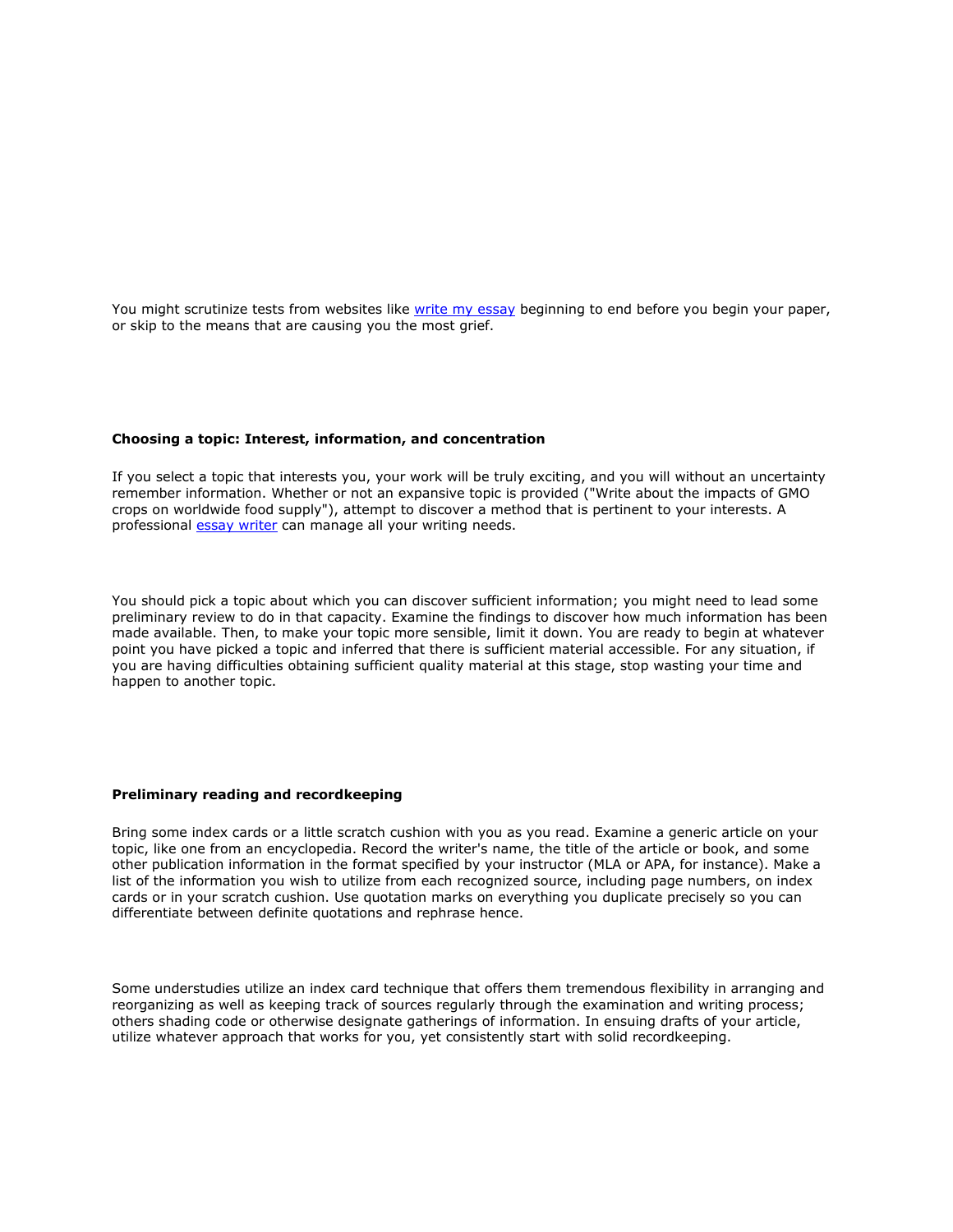## **Organizing: Mind guide or outline**

Include any significant, intriguing, or controversial viewpoints, as well as your own contemplations regarding the matter. A mental guide is less linear and might even include queries for which you are looking for solutions. Pick the way that is for the most part convenient for an [essay writer](https://www.essaywriter.college/). The objective is simply to organize considerations into logical categories. You might make changes to this mind guide or outline anytime; it's far easier to re-give a paper by crossing a shot or adding parts to a mind guide or outline than it is to begin before lengthy with the genuine writing.

### **Formulating a thesis: Concentration and craftsmanship**

Write an obvious, concentrated three-to the five-point thesis statement, yet be ready to amend it later if required. Take as much time as is needed forming this assertion into a couple of expressions, since it will determine the overall direction and development of your work.

## **Researching: Realities and models**

For a variety of sources, attempt the internet, electronic information bases, reference books, newspaper articles, and books. Write down the publication information you will need for your works cited (MLA) or bibliography (APA) page on an index card (or on a different page of your scratch cushion) for each source.

Make a distinction between direct statements and summarizes while writing essential ideas, realities, and instances. Remember that a professional view is more legitimate than a wide opinion and that for some areas (like science and history), fresher examination might be a higher priority than more established research. Avoid depending too heavily on internet sources, which might change incredibly in quality and authority, and could genuinely vanish before your work is finished.

## **Rethinking: Matching mind guide and thesis**

Make or edit your working mind guide or outline by adding realities, explanations, and models after you've scrutinized extensively and acquired a ton of information. In establishing your critical themes overall, find the right equilibrium (they should be illuminated in your thesis statement). Return to the library for additional material if important to engage these ideas similarly, or change your thesis statement to considerably more plausible location what you have realized or the manner by which your work appears to have gone.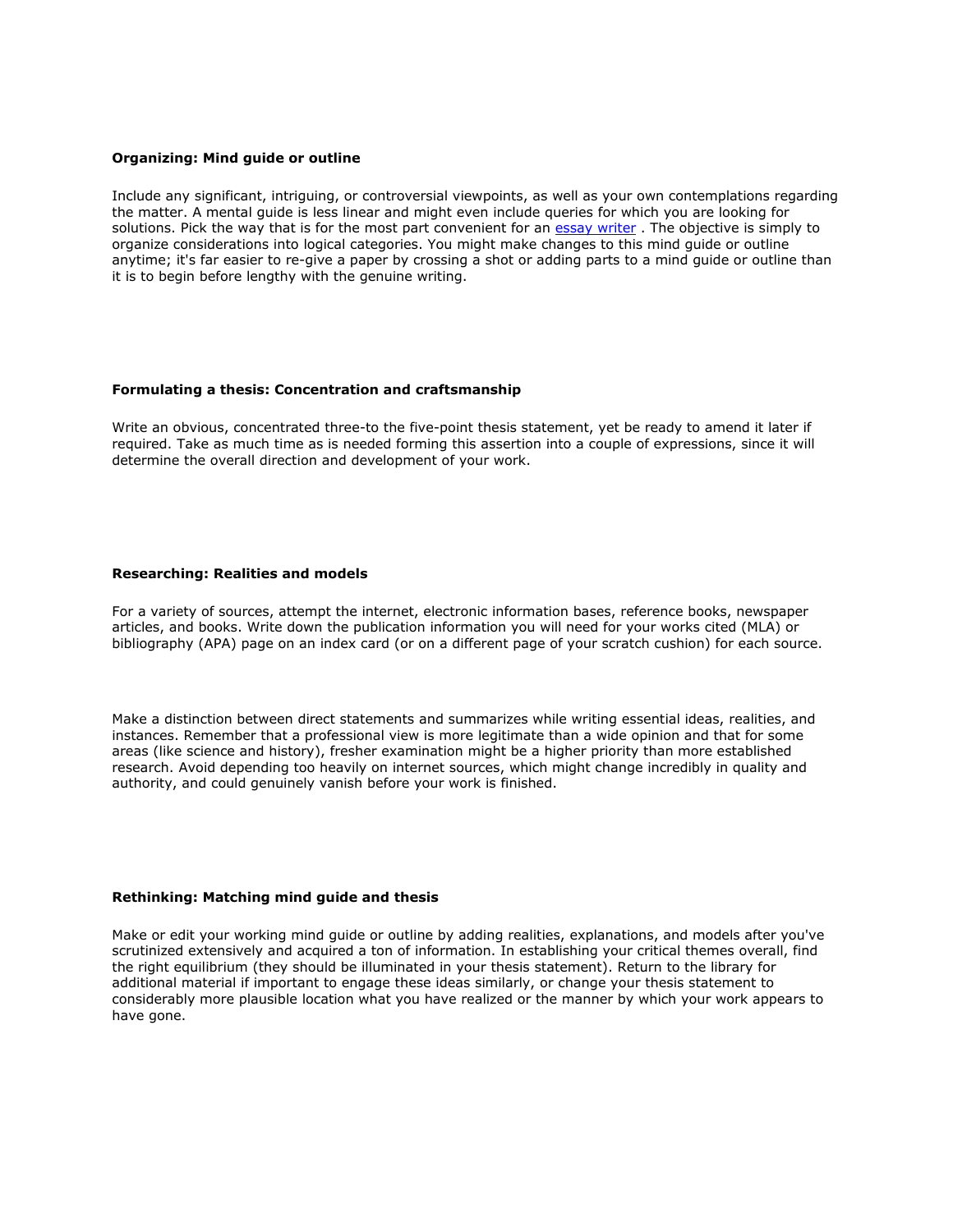## **Drafting: Beginning in the middle**

Write the paper's body, beginning with the thesis statement and skipping the introduction for the time being (aside from if you definitely know precisely how to begin, but a couple of writers do). To exhibit your thesis statement logically and methodically, utilize supporting detail . For the time being, leave off the ending too.

## **Revising: Organization and attribution**

Examine, edit, and twofold check to ensure that your ideas are efficient and support your thesis statement. Each section should contain a specific subject that stems from the thesis statement. If any section doesn't, eliminate it or rewrite your argument if you believe it is essential.

Verify that you have precisely cited and fixed up and that you have recognized your sources, whether or not you are paraphrasing. Every idea that did not occur to you as an outcome of an individual revelation or your own logical reasoning should be recognized to its rightful proprietor .

## **Writing: Intro, conclusion, and citations**

Finalize your work. Include a one-section introduction and conclusion. The thesis statement is typically found in the final expression or two of the first, introductory section. Ensure that all citations are in the right format for the style (MLA, APA). The conclusion shouldn't simply reiterate your argument, yet should likewise make reference to it.

## **Proofreading: Time and objectivity**

Permit a couple of days between finishing your final draft and beginning final changes, if time permits. This "break" will improve your attentiveness, objectivity, and analytical skills. On your most recent read, look for linguistic design, punctuation, legitimate word choice , satisfactory and smooth transitions, sentence construction, and sentence variety. If you still need assistance, contact an [essay writer online.](https://essaywriternow.com/)

## **Useful Links:**

[Can You Help Me Out by Writing My Paper?](https://writemyessayfast.net/write-my-paper/can-you-help-me-out-by-writing-my-paper)

[Can You Help Me Write My College Admission Essay?](https://essaywriternow.com/write-my-essay/can-you-help-me-write-my-college-admission-essay)

[Can You Help Me Write My Essay Fast?](https://essaywriternow.com/write-my-essay/can-you-help-me-write-my-essay-fast)

[Can You Trust an Online Essay Writing Service?](https://youressaywriter.net/essay-writing-service/can-you-trust-an-online-essay-writing-service)